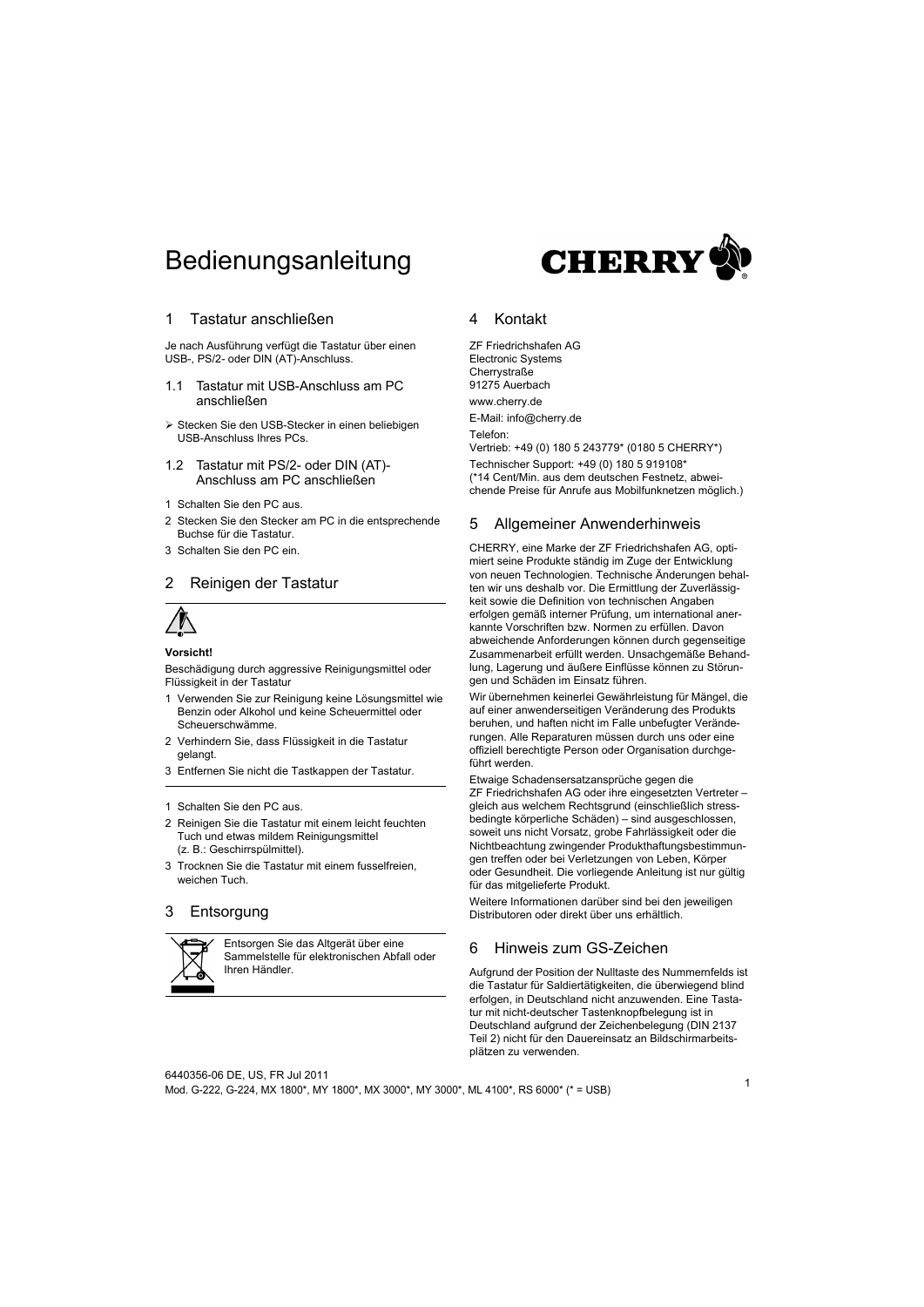# User Manual



## 1 Connecting the keyboard

Depending on the design, the keyboard has an USB, PS/2 or DIN (AT) connection.

- 1.1 Connecting a keyboard with USB connection to the PC
- Plug the USB connector into any USB connection on your PC.
- 1.2 Connecting a keyboard with PS/2 or DIN (AT) connection to the PC
- 1 Switch off the PC.
- 2 Plug the connector into the corresponding female connector on the PC for the keyboard.
- 3 Switch on the PC.

### 2 Cleaning



### **Caution!**

Damage may be caused by harsh cleaning agents or liquids in the keyboard

- 1 Do not use solutions such as gasoline or alcohol and scouring agents or scouring sponges for cleaning.
- 2 Prevent fluids from entering the devices.
- 3 Do not remove the keycaps of the keyboard.
- 1 Switch off the PC.
- 2 Clean the keyboard with a slightly damp cloth and some mild cleaning agent (e.g.: dishwashing liquid).
- 3 Dry off the devices with a soft, lint-free cloth.

### 3 Disposal



Dispose of the old unit via a collecting point for electronic scrap or via your dealer.

### 4 Contact

ZF Friedrichshafen AG Electronic Systems **Cherrystraße** 91275 Auerbach Germany www.cherry.de E-mail: info@cherry.de Telephone: Sales: +49 (0) 180 5 243779\* (0180 5 CHERRY\*) Technical support: +49 (0) 180 5 919108\* (\*14 euro cent/min. from German landlines, prices may vary for calls made from mobile networks.)

### 5 General advice

CHERRY, a brand of ZF Friedrichshafen AG, continuously optimizes its products as new technologies are developed. For this reason we reserve the right to make technical alterations. The evaluation of product reliability and the definition of the product's technical performance are carried out according to our own requirements in order to meet internationally recognized regulations and standards. Requirements in addition to these can be met through mutual cooperation. Improper usage, handling, storage and external influences could lead to faults and defects during use.

We do not accept warranty for defects caused by alterations to our product by the user and shall not be held liable for unauthorized modifications. All repairs must be made by us or an officially appointed organization or person.

Possible compensation claims against ZF Friedrichshafen AG or its nominated officers – whatever the legal justification including physical or stress related injuries – are excluded. Exceptions to this exist in the case of intent or gross negligence on the part of ZF Friedrichshafen AG, infringements of Product Liability Law or in cases of injury, bodily harm or risk to health. These operating instructions only apply to the

Full details can be obtained from your distributor or direct from us.

# 6 For UL

accompanying product.

For use with Listed Personal Computers only!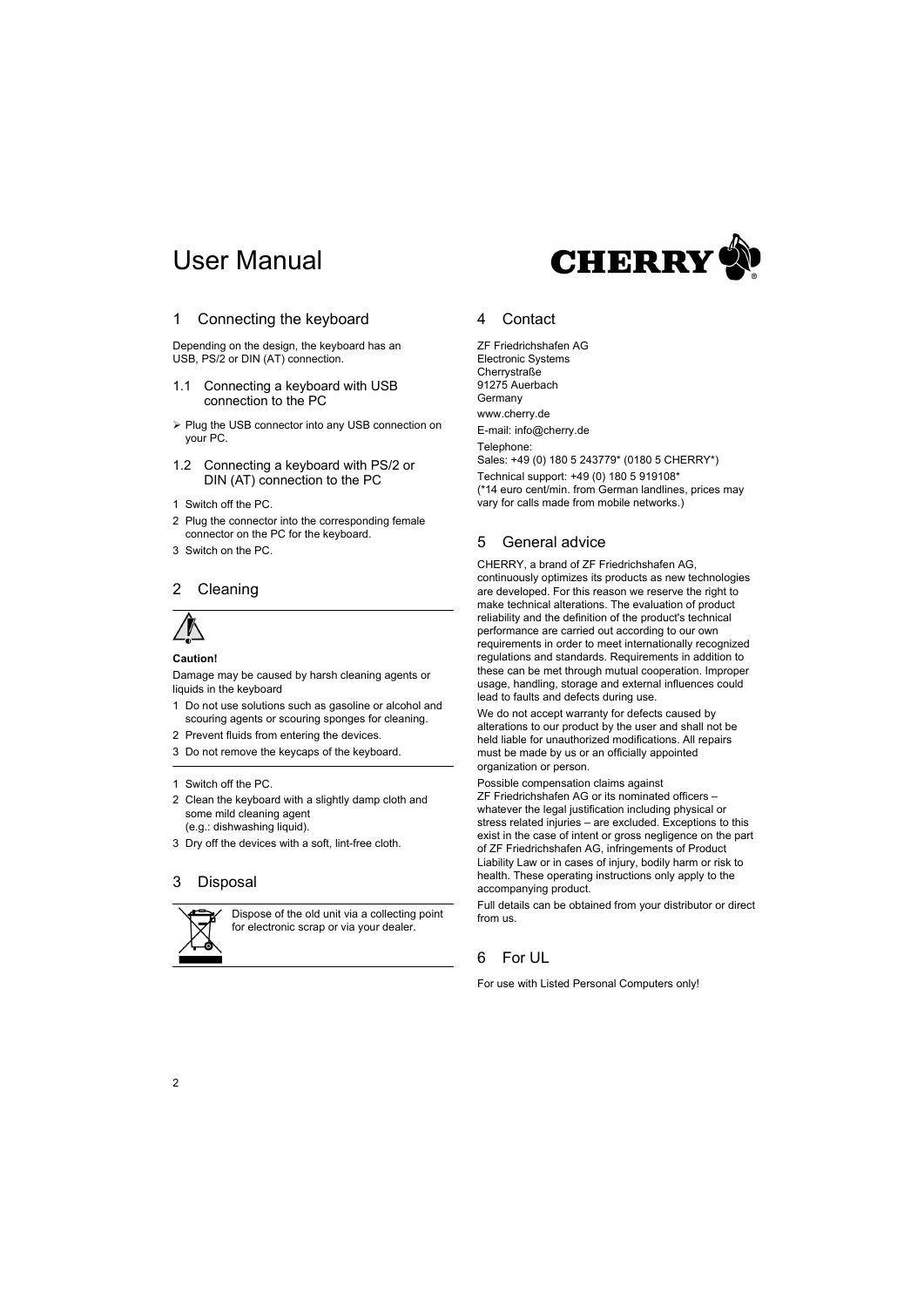# Manual d'installation



### 1 Raccordement du clavier

Selon la version, le clavier dispose d'un connecteur USB, PS/2 ou DIN (AT).

- 1.1 Raccordement PC d'un clavier à connecteur USB
- Insérez le connecteur USB dans un port USB quelconque du PC.
- 1.2 Raccordement PC d'un clavier à connecteur PS/2 ou DIN (AT)
- 1 Eteignez le PC.
- 2 Enfichez le connecteur dans la prise clavier du PC.
- 3 Allumez le PC.

### 2 Nettoyage



### **Attention!**

Détérioration en cas d'utilisation de produits de nettoyage agressifs ou de pénétration de liquide dans le clavier

- 1 Pour le nettoyage, n'utilisez pas de solvants tels que l'essence ou l'alcool ni aucun produit ou éponge abrasif.
- 2 Empêchez tout liquide de pénétrer dans les appareils.
- 3 N'enlevez pas les capuchons des touches du clavier.
- 1 Mettez le PC hors service.
- 2 Nettoyez le clavier avec un chiffon légèrement humide et un produit de nettoyage doux (p. ex.: détergent vaisselle).
- 3 Séchez les appareils avec un chiffon doux non peluchant.

### 3 Elimination



Eliminer l'appareil usé via un point de collecte pour déchets électroniques ou via le point de vente.

### 4 Contact

ZF Friedrichshafen AG Electronic Systems **Cherrystraße** 91275 Auerbach **Allemagne** www.cherry.de E-mail: info@cherry.de

Téléphone:

Distribution: +49 (0) 180 5 243779\* (0180 5 CHERRY\*) Support technique: +49 (0) 180 5 919108\* (\*14 cents/min depuis le réseau fixe allemand, différences de tarifs possibles pour les appels depuis les réseaux mobiles.)

## 5 Généralités

CHERRY, une marque de ZF Friedrichshafen AG, optimise continuellement ses produits en fonction des progrès technologiques. Par conséquent, nous nous réservons le droit de faire des modifications techniques. L'évaluation de la fiabilité ainsi que la définition des détails techniques sont le résultat des tests internes conformes aux normes internationales en vigueur. D'autres spécifications peuvent être appliquées suite à une coopération mutuelle. Des mauvaises conditions d'utilisation, de stockage, ou d'environnement peuvent entraîner des dysfonctionnements ou des dommages lors de l'utilisation.

Nous insistons sur le fait que nous ne pouvons accorder quelque garantie que ce soit causée par une modification du matériel par l'utilisateur. Tous les travaux de réparation doivent être réalisés par nos soins ou une personne/organisation officiellement agréée.

Toute demande d'indemnisation éventuelle contre ZF Friedrichshafen AG ou ses représentants – quoi que soit la cause (ainsi que des dommages corporels dus a une réaction émotionnelle) – sera rejetée dans la mesure où elle n'est pas la conséquence d'une négligence de notre part. Les restrictions ci-dessus ne s'appliquent pas dans le cadre de la loi sur la Responsabilité Produit allemande ainsi qu'en cas de blessures corporelles ou d'atteintes à la santé. Les conditions d'utilisation cidessus ne sont valables que pour le produit livré avec cette notice.

Pour tout complément d'information, veuillez contacter les distributeurs correspondants ou nos services.